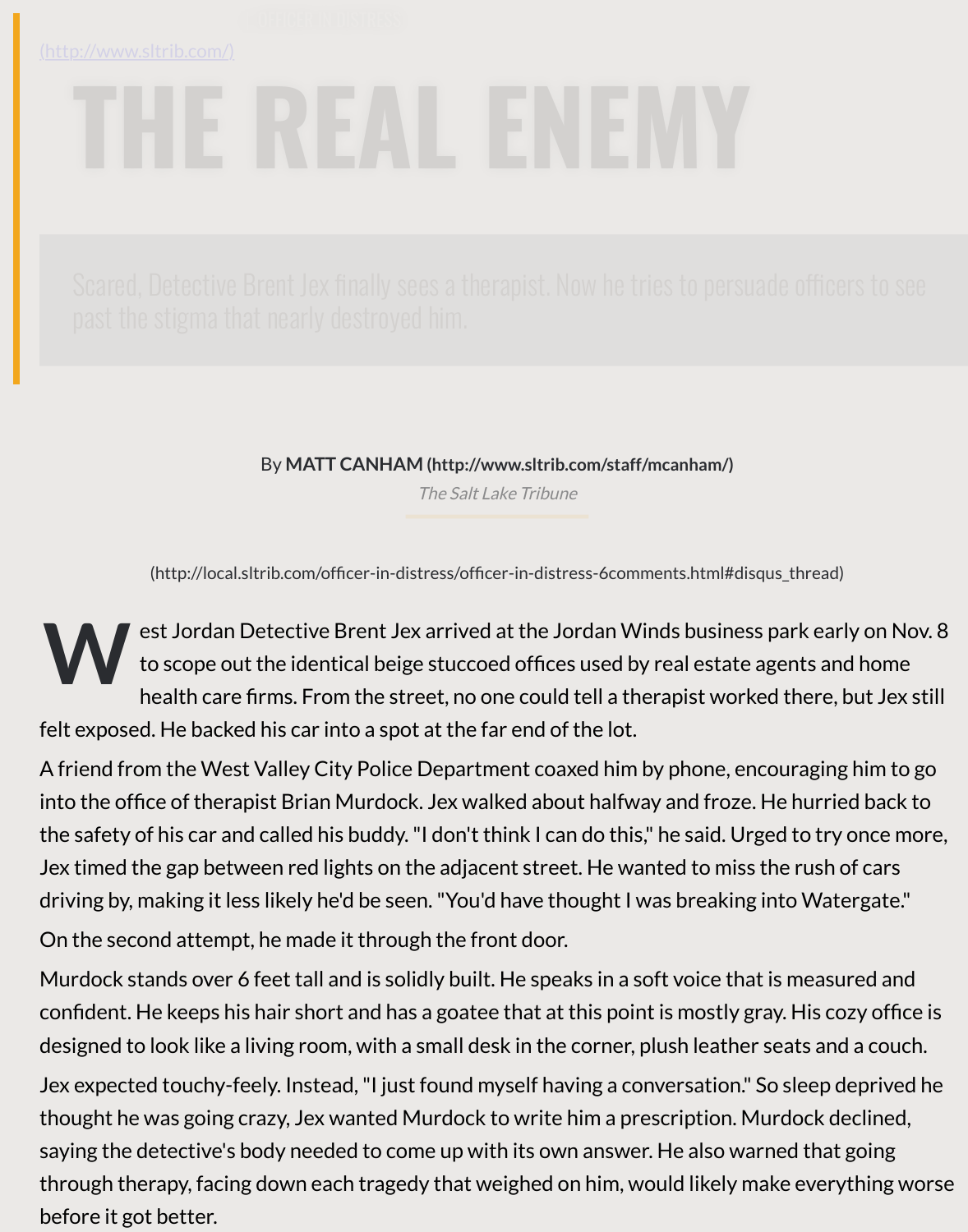The possibility that things could get worse had never occurred to Jex.

Murdock spent their first visit explaining the therapy he thought would be the most effective to treat Jex's panic attacks, inability to sleep, uneasiness in crowds and hypervigilance. It's called eyemovement desensitization and reprocessing, or EMDR for short. Jex would think intensely about a traumatic event while grasping small plastic paddles that would vibrate — alternating stimulation intended to help him "reprocess" the event. By splitting the brain's attention between the memory and the vibrating paddles, the therapy is thought to reduce the power of the troubling memory.

Reprocessing, Murdock explained, helps put the memory "in the healthy part of the brain so it is no longer a trigger, no longer frozen in time, where it can come back on you." Many psychologists thought EMDR was a gimmick when Francine Shapiro developed it in 1987, but it has since become an accepted tool for working with rape victims, combat veterans and others.

A person stores intense memories in four ways, Murdock explained: through images, thoughts, emotions and body sensations. During therapy, Murdock wheels his chair close to his patients, often just inches away. He asks them to think of an image tied to the traumatic event. Next, he asks patients to identify any negative thoughts about themselves and recall what they felt in that moment, anything from a pit in their stomach to goosebumps.

He then asks that they let their minds wander as he turns buttons on a white plastic box, controlling the intensity and longevity of the vibrations in the paddles they're holding. Therapist and patient sit quietly for about 30 seconds. Murdock turns off the device, encourages his patients to take a deep breath and asks if any thoughts bubbled to the surface.

Murdock repeats this cycle until they say the traumatic memory no longer holds so much emotional power over them, rating it on a scale of zero to 10. Getting to a zero, which is neutral, can happen quickly, or it can take many cycles over many visits. Jex's reaction to learning about EMDR therapy was: "No way, but I'll humor you." He was burned out and desperate. Murdock asked him to name his first big trauma and the worst trauma he experienced. The answer to both questions was Ron Wood's murder, which is where they began the following week.

When Murdock prompted Jex to think of an image, he recalled bumping into Wood at the police station, shortly after Justin Van Roekel ran away at the high school. Jex told him he was looking for "some problem children." It was the last time he'd see Wood alive. Murdock asked him what he felt, and the first word that popped into his head was "failure." Next were body sensations: being consumed by the cloud of anxiety. Jex thought, "I hope this works, because I'm sick of this." The paddles buzzed.

In the second round, he saw Wood's casket at his graveside service, with the medical helicopters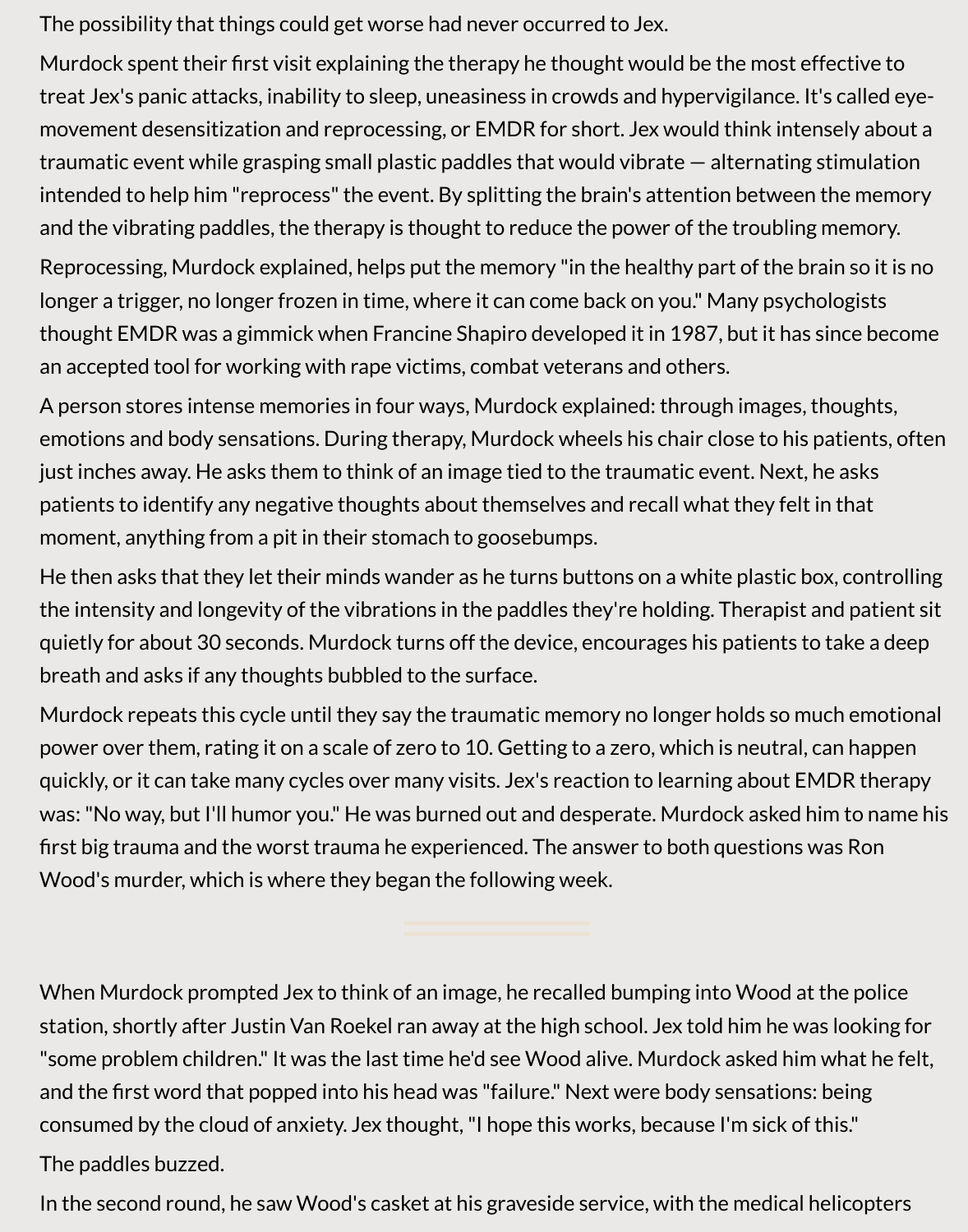overhead and dispatch performing the ceremonial last call. His anxiety subsided a touch. He was surprised his thoughts weren't always logical or linear, and Murdock encouraged him to let his brain unwrap the case any way it wanted to.

After a few reprocessing rounds, they talked. Murdock, playing devil's advocate, wanted Jex to explain how he botched the case. Jex described the robberies and the police stop in September of that year, when Justin, Tyler Atwood and Sean Tims got caught with guns but juvenile detention wouldn't lock them up.

"So you had enough to book him on the robberies?"

## Jex fell silent.

What did they really have on Justin? Not much. They didn't directly tie him to the robberies until after the shooting. Maybe Jex could have tried to book him on something related to his violent statements to teacher Jana White, but Jex had secondhand knowledge of the comments, and everyone at the school was encouraging counseling.

Sitting in Murdock's office, with the therapist leaning well into his personal space, Jex saw the case from a different perspective. He realized his guilt had weighed on him for so long that the details had become largely irrelevant. He wished he had responded differently, but there was no egregious errors. It was revelatory. His self-loathing didn't magically evaporate, but his guilt eased. In its place came annoyance.

"I felt stupid for how it influenced me," he said. "All the things I didn't realize before because I was clutching onto it too tight and not in the right frame of mind." After that visit, Jex was a believer in EMDR. In two more hourlong sessions, he grappled with his actions, his concern for Wood's widow, and his anger — at himself and at the other detectives there when Justin ran away. In between those sessions, the department recognized the anniversary of Wood's death and Jex, for the first time, was able to talk about his fallen colleague without breaking down.

In his first discussion with Murdock, Jex had said Wood's death was at least an eight on the 10-point trauma scale. By the end of his third appointment, it hit zero. His thoughts shifted to Draper Sgt. Derek Johnson. One trauma rolled right into the next.

How had Jex not recognized Johnson as paramedics performed CPR on the side of the road? Or at the hospital, moments before Johnson died? What did it say about his mental state? Murdock had plausible answers. "In traumatic situations, our brain can shut down to try to deal," he explained. "But, in his mind, it meant he wasn't a good friend because he didn't recognize him."

Jex started to get some real sleep, sometimes as much as seven hours a night, making him feel more like himself.

The paddles kept buzzing as Jex worked through the suicides of Mike Valdes and a co-worker in West Jordan who intentionally drove off a cliff. He talked about trying to save the baby girl by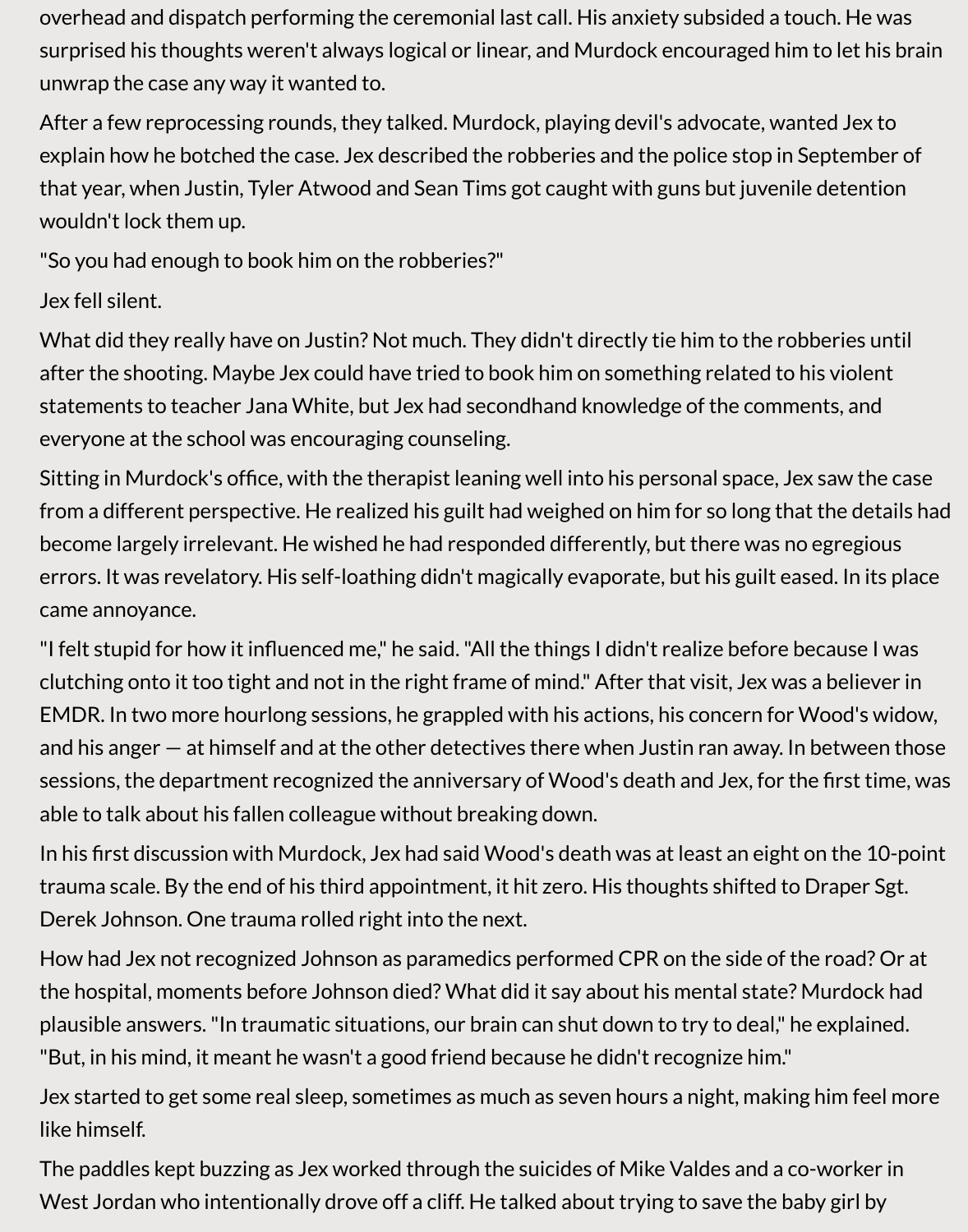performing CPR. By January, he was amazed at how well the therapy had worked. He still felt sadness and pain, but the panic attacks stopped, as did the nightmares. He was making steady progress with no major relapses.

"There was definitely a clearing," he said. "We powered through the worst of it."

Jex's back is never to a door or a window, and he scopes out all entryways. That's pretty common for a cop. Even at church, he'd pick a pew that had good sightlines. While he was supposed to be listening to speakers at a Mormon worship service, he would run through how he'd react if an armed intruder burst in and started firing. When he would come up with an acceptable scenario, he'd run through alternatives. What if there were two shooters? "I would game-plan it out," he said, "and that was normal to me."

There's a difference between healthy preparedness and what Jex was repeatedly doing. Murdock told Jex the trauma experienced by soldiers and cops has similarities. Soldiers tend to witness more extreme trauma, then leave the battlefield behind, at least physically.

"You guys work in your horrific zone, and your family lives in those horrific zones and your children go to school in your horrific zone," Murdock told Jex. "It's just destructive."

It makes sense that police officers can start to see everyone in the cities in which they serve as threats. With this in mind, Murdock asked Jex: "When was the last time you left your house without your gun?"

"Why would I leave my house without my gun?" Jex asked with some alarm.

"So that you would know that you could."

Jex argued that if he left his house without his reliable Glock 43, then that would be the day of a theater shooting or a convenience store robbery.

"Constantly having his gun was kind of a representation of always having to be on guard," Murdock said, looking back on the conversation. It reflects the mindset: "'I have the responsibility to defend because I have the means to defend.' But sometimes he needs to just be a guy."

Being hypervigilant is counterproductive, Murdock said, because it leaves an officer like Jex drained and raw, meaning he might react poorly in a crisis. Jex believes this is the most important thing he learned during his months in therapy.

"You want to see the person coming through the door with the gun so you can react before anything happens, and it's dangerous, because then you're constantly on edge and hypervigilant and that translates into lack of sleep, and lack of sleep turns into anxiety; anxiety turns into misreading situations," Jex said. "It was seriously the most eye-opening thing that I've gone through in 17 years."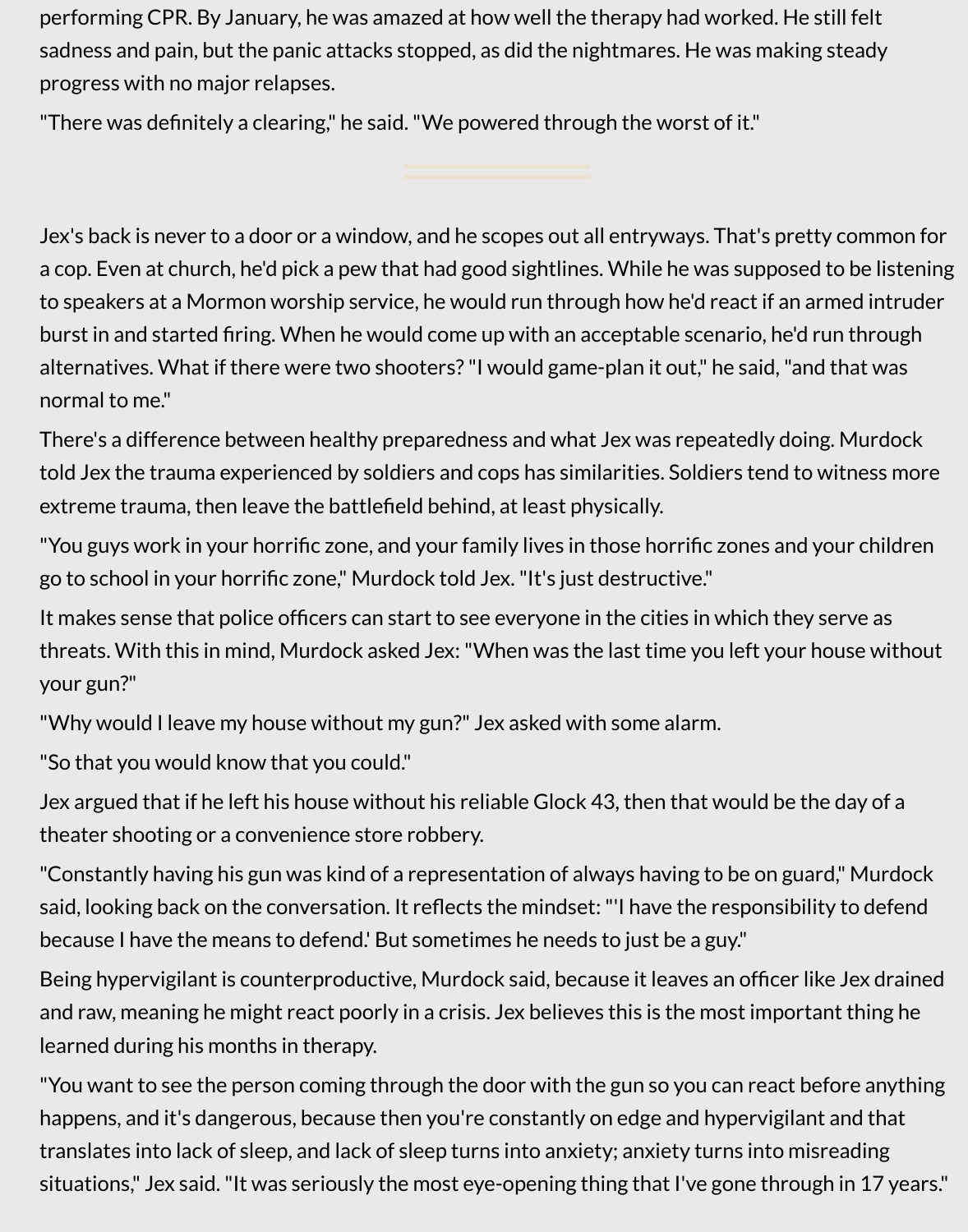He agreed to start small. He left the house without his phone and survived. Then, he got up the courage to place his Glock in the gun safe and his phone on his nightstand and push a cart around a grocery store. He felt uncomfortable, but nothing happened. He's done it since, not often, but enough to know he doesn't need to be armed at all times.

By March 2015, after 14 sessions, Jex felt centered. Murdock told him he should check back in if he started to feel stressed. As he went through the sessions, Jex also talked to Murdock about his marriage. He realized he had shut Katie out of a major portion of his life. He did so thinking he was protecting her; instead, he left himself without someone to confide in when he needed that the most.

"I had hit bottom, and it was like I'm drowning and I knew communication was a life vest," he said. "She had a lot of patience with me."

Jex even asked Katie to meet with him and Murdock for a session, during which they talked about his progress and potential warning signs. They started talking more and going out to lunch together, and occasionally caught a movie — normal relationship stuff they had set aside too long as they focused on their jobs and their children.

"I thought our marriage was great before this started," she said. "But it was just amazing to watch how this whole thing pulled us together."

Ten months later, another "officer down" call would put Jex's progress to the test.

Officer Doug Barney approached a man running from a car crash. Without warning, 31-year-old fugitive Cory Lee Henderson turned around and shot Barney in the head.

Fellow cops with the Unified Police Department in Salt Lake County converged and killed Henderson in a barrage of more than 20 bullets. But before he died, Henderson returned fire, striking Officer Jon Richey in the leg and torso. Those injuries weren't life-threatening.

When Katie Jex heard about the shooting, she wondered if it would trigger an emotional relapse in her husband, who had known Barney for years. Would he withdraw again, become moody, fall back into hopelessness? Jex also wasn't sure how he'd react.

"I was actually really nervous about going to the hospital," he said.

Doctors placed Barney on life support, giving the family a chance to gather for a final goodbye. Jex paid his respects to Barney's wife and family, then he visited with the police officers who lined the hallways. He made sure to find Lt. Lex Bell, an exceptionally close friend of Barney's who also served as the news media's main point of contact on his shooting. Jex counseled the lieutenant to take time to grieve. And he asked Bell to keep an eye on the other officers who were at the scene, particularly Richey, to make sure none of them blamed themselves. (Richey recovered from his injuries but suffered a fatal heart attack in February 2017.)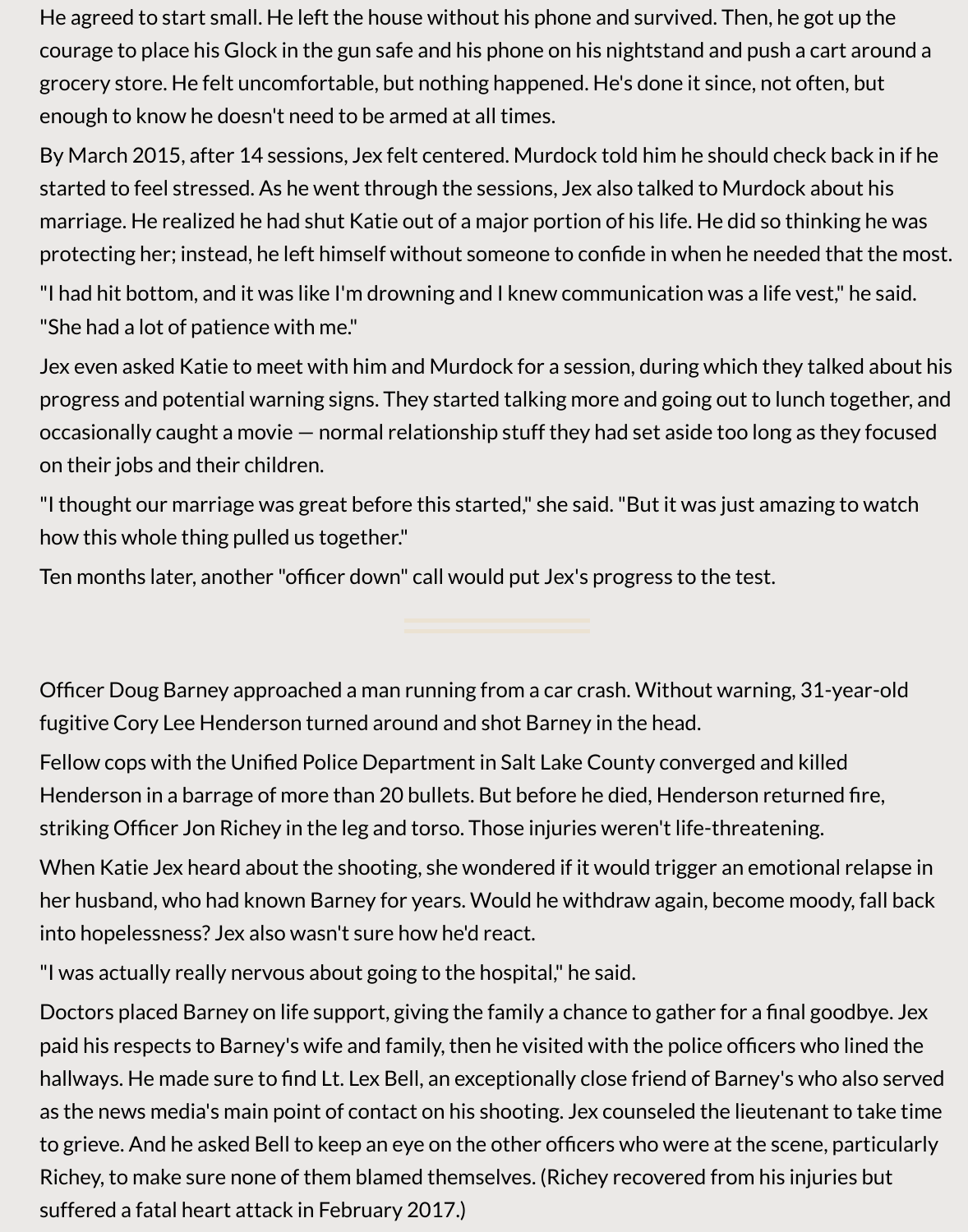While crushed at the loss of Barney, Jex managed his emotions. Still, that day and in the days to come, he kept returning to an idea he'd begun to form while in therapy.

Protecting the public comes at a personal cost. The longer officers stay on the job, the more likely they are to construct emotional armor to protect themselves from the awful things they see. This leaves cops feeling a step removed from the people they are supposed to serve, their neighbors and even their own families. As a result, they find solace only when surrounded by colleagues; who else can understand what they're going through? And yet, to let those trusted fellow officers know they are struggling, to acknowledge they feel disconnected or have a loss of empathy or even a loss of control, that would be like conceding that they don't belong.

This is the mentality Jex believes drives officers to hide their pain; this is why he knows of so many cops over the years who abuse drugs or alcohol, have emotional problems or have died by suicide. This is what drove him to the edge, and now he felt compelled to combat it. But how?

Michael Brown in Ferguson, Mo., in 2014.

Walter Scott in North Charleston, S.C., in 2015.

Philando Castile in St. Anthony, Minn., in 2016.

Stephon Clark in Sacramento in 2018.

The deaths of these men and scores of others in police shootings have driven a nationwide debate over the militarization of law enforcement and racism within the ranks.

That conversation infuriates Jex, who is, above all else, a defender of his profession. He finds it almost intolerable that so many see cops as the problem. He feels the criticism is often unjust and amplifies the us-vs.-them mentality with which some officers already struggle. He says it leaves them thinking: Who are these politicians and journalists? Who are these protesters? They have never had to make life-or-death decisions in a flash. They don't know what it is really like out there. But his post in the Fraternal Order of Police and his experience in therapy also give him a different perspective. He knows all too well that stress can warp reality. One traumatic experience after another can lead to poor decision-making. Jex believes police departments must devote more attention to mental health. If they do, there may be fewer questionable shootings.

"I'm 100 percent convinced that if we did a better job as a society, and especially as a profession of helping cops get through these things, we wouldn't see the things we see," he said, adding alcohol and prescription-drug abuse and domestic violence to debatable times when officers fire their weapons. "We want guys out there with a clear mind and not having a reaction or a flashback to something and reacting in the wrong way. It would be very naive to think that doesn't happen, and I think there are some uses of force that are tied directly back to responses like that."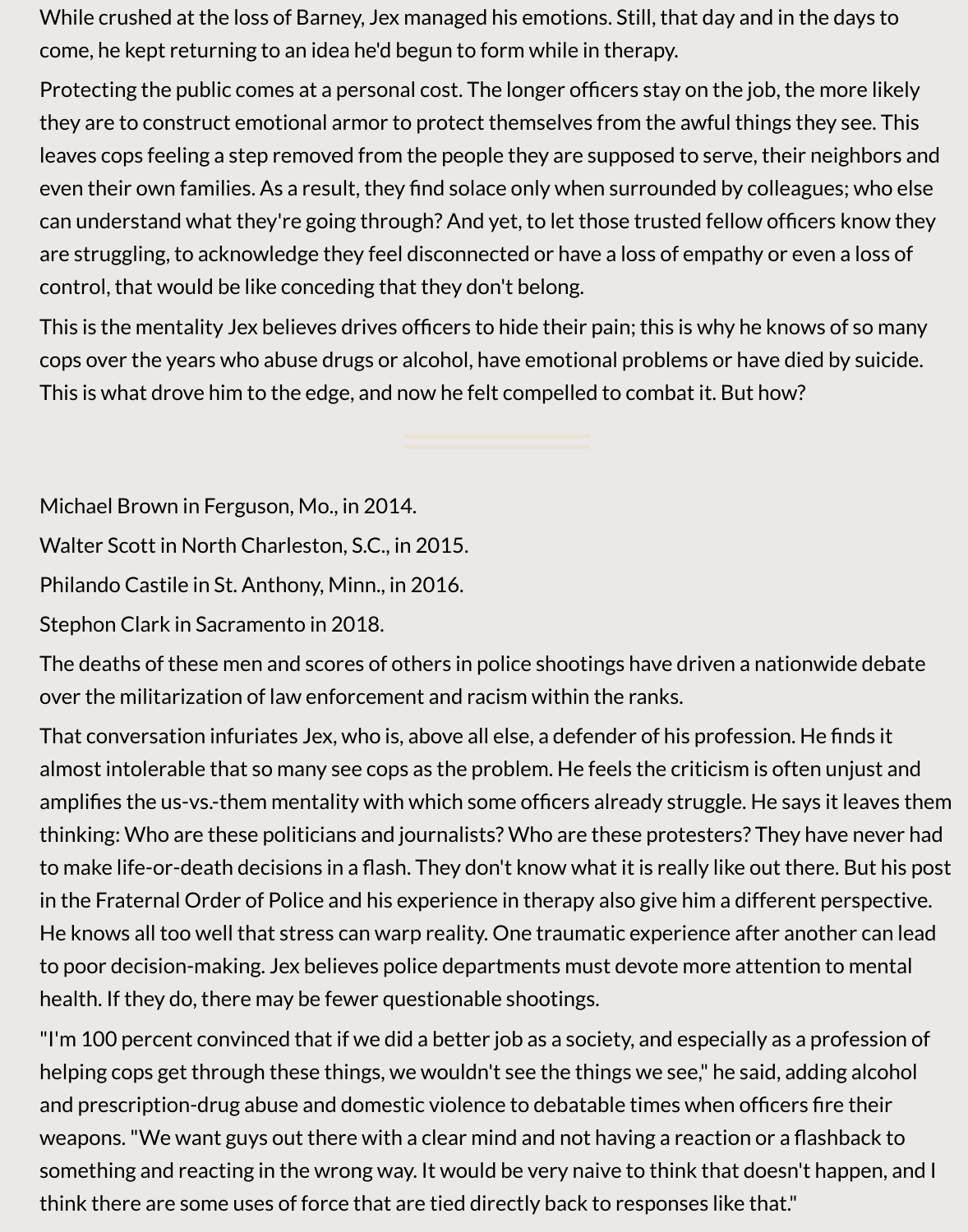But how do you persuade police to seek help? The long-stalled FOP mental health program was a start.

At a state convention, Jex told FOP lodge presidents, representing 2,700 Utah officers, about his experience in therapy and how the plan would work. They supported him unanimously, funding his plan to cover the first two therapy sessions for officers. Murdock is one available therapist; they found another with offices in southern Utah. Both promised anonymity. In its first year, 10 officers took advantage of the program. A dozen more received help the next year, and Jex continues to promote the free therapy.

## He didn't stop there.

Weeks after Doug Barney's death, Jex went to the state Capitol to talk privately with Utah Gov. Gary Herbert and criminal justice officials. He started by describing his panic attacks after giving the dying baby girl CPR and his reluctance to seek therapy, fearing it would end his career. The room remained quiet. "It was one of the most compelling things I've ever seen," said Kelly Atkinson, a former FOP lobbyist. "It moved me to tears. I couldn't believe his honesty."

Jex urged the state to study post-traumatic stress in cops and create a training course with the goal of educating officers about the psychological effects of the job. When he finished, the governor turned to Ron Gordon, who then led the Commission on Criminal and Juvenile Justice, and said: "Ron, we need to do something about this. We need to make something happen." Gordon had worked for the commission for 20 years, and this was the first time he was asked to address the mental impact of policing. He invited Jex to speak to his group, which was made up of judges, prosecutors, police chiefs and victim advocates. They explored creating a new police academy course, which is still in the works. Eventually, the commission gave Jex and the FOP a \$20,000 grant.

He used the money to build a makeshift TV studio in the FOP's spartan basement offices. Over a few months, fellow officers ran the camera and served as sound technicians while Jex interviewed people in and around law enforcement about stress and trauma. In one, widow Shante Johnson, fighting tears, says: "It is really hard to watch somebody struggle. ... I feel like, as cops, you guys internalize so much and you try to hide so much from your spouses and your children." Jex plans to post the videos on DunamisPolice.org, a website he and his team created that takes its name from the Greek word for strength.

He was also heartened to see the 2018 Utah Legislature pass a bill granting anonymity to officers and members of peer-support teams, unless in their conversations officers are a clear danger to themselves or others, or confess to a crime. Many cops have worried that peer-support officers could be compelled to testify in court, including in divorce cases. This law, which Jex aggressively pushed in past years, would help additional responders, such as firefighters. As Jex's career nears its end — he is considering retirement in early 2019 — he wants to leave behind a Utah law enforcement community that is better prepared to care for itself.